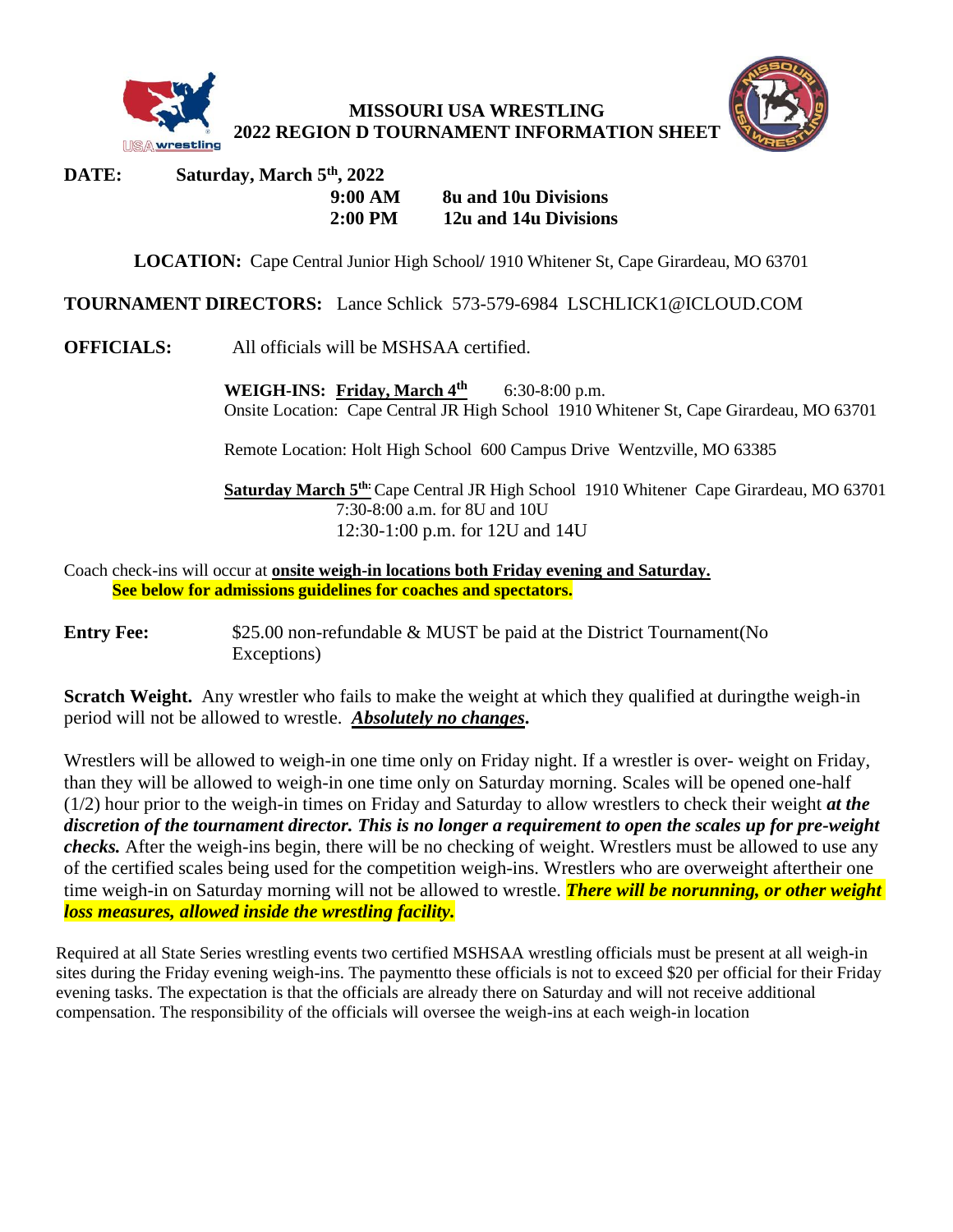



 All wrestlers will be required to weigh-in wearing only a singlet with the straps pulled down; females will be required to wear their singlet with a sports bra, or other suitable undergarment. Each wrestler will be visually checked and if a participant is suspected of having a communicable skin disease, or any other condition that may make participation inadvisable, the wrestler must provide written documentation (which must be on the form supplied by MISSOURI USA WRESTLING and obtained by the participants club), dated and signed by a physician, within 14 days of the tournament, stating that the suspected disease or condition is not communicable and that the athlete's participation would not be harmful to their opponent. *They must also have attached a doctor's letterhead or a sheet from the doctor's prescription pad to the skin form.* This document must be furnished at weigh-ins. Covering a communicable condition shall not be considered acceptable and does not make the wrestler eligible to participate.

 All suspected skin conditions must be covered at all times while the competitor is on the mat.Further, that in the event said skin condition is not covered, becomes uncovered or is not coverable, then the competitor may be required to forfeit, at the discretion of the tournament director or host official. If a wrestler shows up to wrestle without the condition covered, the wrestler will be put on one of their injury time-outs to correct the situation.

| <b>COACHES MEETING:</b>  |                                                               | $8:30$ AM $\&$ 1:30 pm - in the SMALL GYM. |
|--------------------------|---------------------------------------------------------------|--------------------------------------------|
| <b>WRESTLING BEGINS:</b> | $9:00$ a.m. $(8U$ and $10U)$<br>$2:00$ p.m. $(12U$ and $14U)$ |                                            |
|                          |                                                               |                                            |
| <b>ADMISSION:</b>        | <b>Adults</b>                                                 | \$5.00                                     |
|                          | <b>Students</b>                                               | \$3.00                                     |
|                          | Under 6                                                       | Free                                       |

**COACHES**: Only coaches presenting a valid 2021-22 USA WRESTLING Leader membership card, with **bronze** certification and a picture ID will be admitted free. Any coach unable to produce both will be charged admission and counted in spectator admission allowance per wrestler. The tournament host has the right to restrict floor access. Coaches Cards are not considered floor passes. Only coaches with a valid USA WRESTLING, Wrestling Leader membership, with a current profile picture on it, and a minimum of **bronze** certification will be allowed to coach at mat side.

**Match Times:** 8U 3-1 minute periods 10U, 12U & 14U 3-1:30-minute periods, backside 1:00, 1:30, 1:30 Overtime: Same as high-school rule book